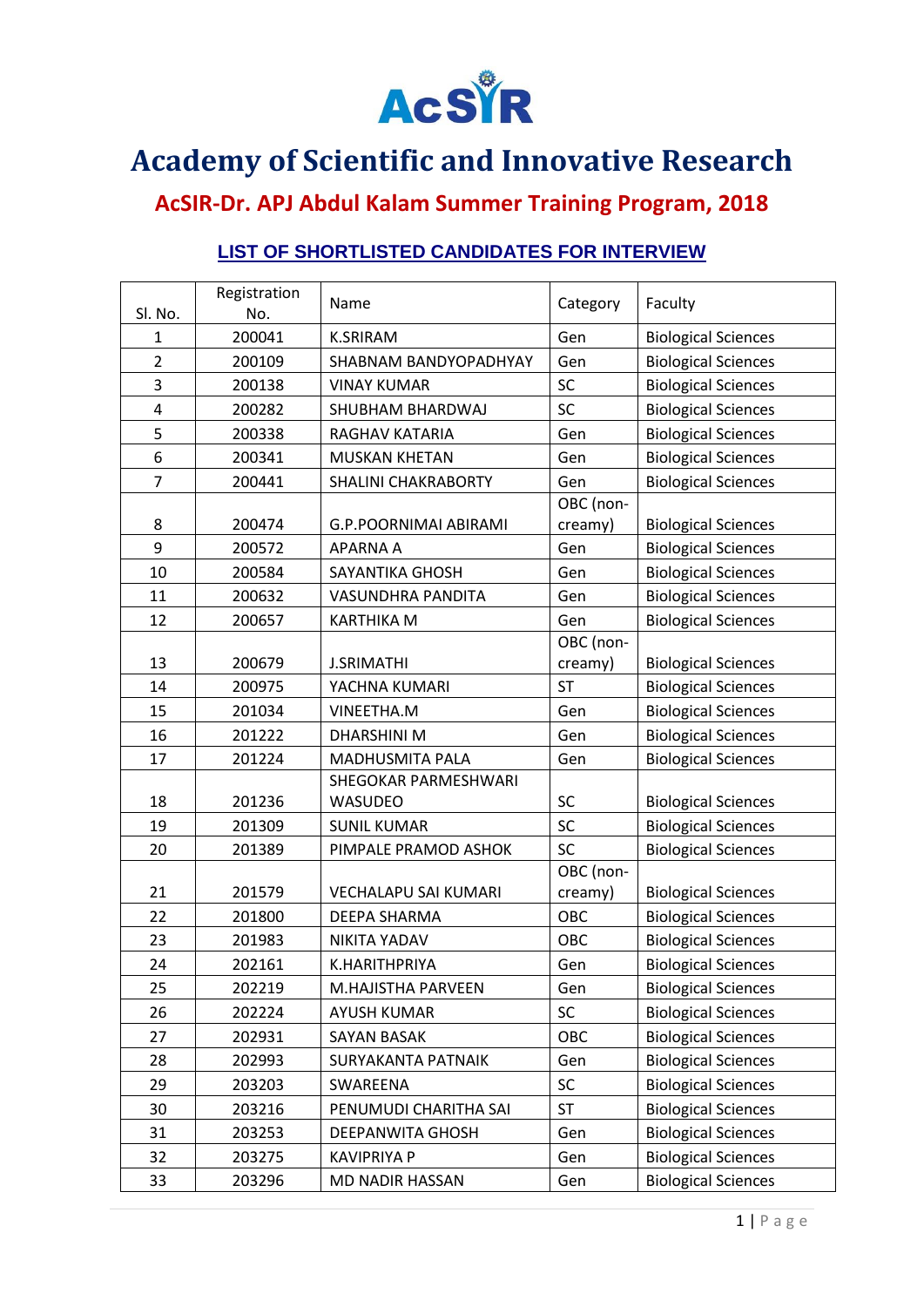| Sl. No.  | Registration<br>No. | Name                                      | Category         | Faculty                     |
|----------|---------------------|-------------------------------------------|------------------|-----------------------------|
| 34       | 203761              | SHIVANI CHOPRA                            | Gen              | <b>Biological Sciences</b>  |
| 35       | 203794              | <b>VAISHNAVI</b>                          | <b>SC</b>        | <b>Biological Sciences</b>  |
| 36       | 204027              | NITNAVARE ESHA ANIL                       | SC               | <b>Biological Sciences</b>  |
| 37       | 204070              | S.KARTHIGA                                | OBC              | <b>Biological Sciences</b>  |
| 38       | 204074              | <b>JAMES M</b>                            | OBC              |                             |
| 39       | 204585              |                                           | Gen              | <b>Biological Sciences</b>  |
|          |                     | <b>KRITIKA GUPTA</b>                      |                  | <b>Biological Sciences</b>  |
| 40       | 204714              | <b>SURUCHI</b>                            | OBC              | <b>Biological Sciences</b>  |
| 41<br>42 | 204827              | ANOUSHKA SAXENA                           | Gen              | <b>Biological Sciences</b>  |
|          | 204836              | <b>AATMIKA BARVE</b><br><b>JAYASANKAR</b> | OBC              | <b>Biological Sciences</b>  |
| 43       | 204868              | PURUSHOTHAMAN                             | Gen              | <b>Biological Sciences</b>  |
|          |                     | MALLAVARAPU MANI                          |                  |                             |
| 44       | 204894              | <b>DEEPIKA</b>                            | Gen              | <b>Biological Sciences</b>  |
| 45       | 204971              | SHWETA VASAYA                             | Gen              | <b>Biological Sciences</b>  |
| 46       | 205061              | <b>RITU YADAV</b>                         | OBC              | <b>Biological Sciences</b>  |
| 47       | 205136              | RAKESH KUMAR DHRITLAHRE                   | <b>SC</b>        | <b>Biological Sciences</b>  |
| 48       | 205248              | <b>HELAN LEUCA</b>                        | <b>OBC</b>       | <b>Biological Sciences</b>  |
| 49       | 205444              | ABHINANDA KAR                             | Gen              | <b>Biological Sciences</b>  |
| 50       | 205828              | SANJANA SARKAR                            | Gen              | <b>Biological Sciences</b>  |
| 51       | 206138              | SARITHA.K.R                               | <b>SC</b>        | <b>Biological Sciences</b>  |
| 52       | 206336              | <b>DIMPLE NAGESH</b>                      | SC               | <b>Biological Sciences</b>  |
| 53       | 206343              | SHIVANI KARALIA                           | SC               | <b>Biological Sciences</b>  |
| 54       | 201182              | PRABHAKAR SINGH                           | <b>GEN</b>       | <b>Chemical Sciences</b>    |
|          |                     |                                           | OBC              |                             |
|          | 201257              | RUDROJU RASHMITHA                         | (NON-            |                             |
| 55       |                     |                                           | creamy)          | <b>Chemical Sciences</b>    |
| 56       | 201306              | <b>MANISH GUPTA</b>                       | <b>GEN</b>       | <b>Chemical Sciences</b>    |
| 57       | 202230              | <b>PALLAVI</b>                            | OBC              | <b>Chemical Sciences</b>    |
| 58       | 203386              | ABDUL BASHITH M                           | OBC              | <b>Chemical Sciences</b>    |
| 59       | 203521              | <b>TEJASWINI S RAO</b>                    | <b>GEN</b>       | <b>Chemical Sciences</b>    |
| 60       | 203556              | SIMONA SWARNIM                            | OBC              | <b>Chemical Sciences</b>    |
| 61       | 204192              | KOPPULA SURESH                            | OBC              | <b>Chemical Sciences</b>    |
| 62       | 204216              | SIRIPURAM SHIVANI                         | OBC              | <b>Chemical Sciences</b>    |
|          |                     |                                           | OBC              |                             |
|          | 205800              | SRIPADI HARI PRIYA                        | (NON-            | <b>Chemical Sciences</b>    |
| 63<br>64 | 200785              |                                           | creamy)<br>Gen   |                             |
|          |                     | S.VIJAYALAKSHMI                           |                  | <b>Engineering Sciences</b> |
| 65       | 201041              | <b>BISWADIP CHAKRABORTI</b>               | Gen<br>OBC (non- | <b>Engineering Sciences</b> |
| 66       | 201554              | <b>AJNAS A K</b>                          | creamy)          | <b>Engineering Sciences</b> |
|          |                     |                                           | OBC (non-        |                             |
| 67       | 201590              | EDARA.PHANINDRA KUMAR                     | creamy)          | <b>Engineering Sciences</b> |
| 68       | 201896              | M. DIWAKAR                                | OBC              | <b>Engineering Sciences</b> |
| 69       | 202295              | BILWASIVA BASU MALLICK                    | Gen              | <b>Engineering Sciences</b> |
| 70       | 202334              | <b>KESHAV SAHU</b>                        | OBC              | <b>Engineering Sciences</b> |